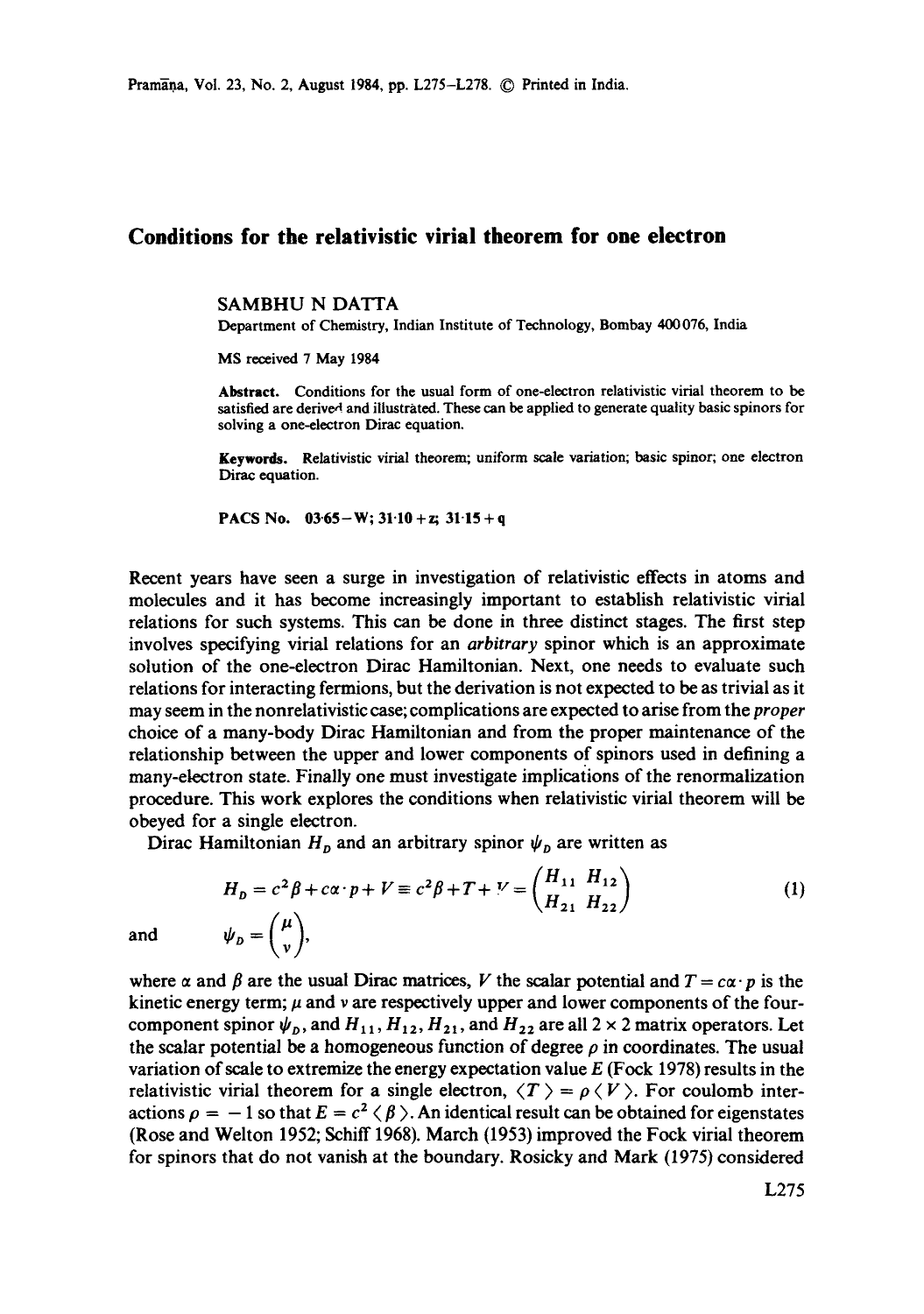maintenance of intercomponent relationships such that  $E$  is minimized, derived a pseudoeigenvalue equation for the upper component  $\mu$  and achieved a generalized virial relation for spinors with arbitrary boundary conditions. None of these derivations uses a spinor which is arbitrary enough. In the usual derivation it is implicitly assumed that the scaling in upper and lower components has been uniform,

$$
\mu(x) \to \lambda^{3/2} \mu(\lambda x),
$$
  
\n
$$
v(x) \to \lambda^{3/2} v(\lambda x),
$$
  
\nsuch that 
$$
\psi(x) \to \lambda^{3/2} \psi(\lambda x),
$$
 (2)

requiring a similar coordinate dependence for both the components. The derivation of Rosicky and Mark (1975) instead employs a specific relationship between these two components. This work imposes no such restriction, to start with, on the spinors but adheres to the standard boundary condition, *i.e.,* the wavefunction vanishes at the boundary (for atomic and molecular systems).

## *Relativistic virial theorem for one electron*

Since  $H_p$  contains an odd operator it is imperative that an operator  $\hat{\Omega}$  should be considered to relate  $\nu$  with  $\mu$ ,

$$
|v\rangle = \hat{\Omega}|\mu\rangle,\tag{3}
$$

whereby Dirac equation is rewritten as

$$
(\mu, [ (H_{11} - E) + H_{12} \hat{\Omega} + \hat{\Omega}^+ H_{21} + \hat{\Omega}^+ (H_{22} - E) \hat{\Omega} ] \mu) = 0.
$$
 (4)

A stationary E is obtained for  $\hat{Q} = (E - H_{22})^{-1}H_{21}$  which is the starting point of constrained-component variation (Datta and Jagannathan 1984) and the Rosicky-Mark (1975) virial theorem.

If one directly considers a scaling  $\mu(x) \rightarrow \lambda^{3/2} \mu(\lambda x)$  in (4) one obtains, after some rearrangement,

$$
(\mu, [ (c2 + \lambda-\rho e\Phi - E\lambda) + \lambda H12 \hat{\Omega}_{\lambda} + \lambda \hat{\Omega}_{\lambda}^+ H21 + \hat{\Omega}_{\lambda}^+ (-c2 + \lambda-\rho e\Phi - E_{\lambda}) \hat{\Omega}_{\lambda} ] \mu) = 0,
$$
 (4a)

such that a variation of scale to make  $E$  stationary yields

$$
(\mu, [H_{12}\hat{\Omega}_{\lambda} + \hat{\Omega}_{\lambda}^+ H_{21}]\mu) - \rho \lambda^{-\rho - 1} (\mu, [e\Phi + \hat{\Omega}_{\lambda}^+ e\Phi \hat{\Omega}_{\lambda}]\mu)
$$
  
+ 
$$
(\mu, [(\lambda H_{12} - \hat{\Omega}_{\lambda}^+ (E_{\lambda} + c^2 - \lambda^{-\rho} e\Phi)) \left(\frac{\partial \hat{\Omega}_{\lambda}}{\partial \lambda}\right) + \text{h.c.}]\mu) = 0. \tag{4b}
$$

But the result of this variation is to be considered at  $\lambda = 1$  (Fock 1978), *i.e.*,

$$
(\mu, [H_{12}\hat{\Omega} + \hat{\Omega}^+ H_{21}]\mu) - \rho(\mu, [e\Phi + \hat{\Omega}^+ e\Phi\hat{\Omega}]\mu)
$$
  
+ 
$$
(\mu, [H_{12} - \hat{\Omega}^+_{\lambda} (E - H_{22})](\partial \hat{\Omega}/\partial \lambda)_{\lambda = 1} + \text{h.c.}]\mu) = 0.
$$
 (4c)

Finally one makes the identification that

$$
\langle T \rangle_{\psi} = (\mu, [H_{12}\hat{\Omega} + \hat{\Omega}^{\dagger} H_{21}] \mu) (\mu, [1 + \hat{\Omega}^{\dagger} \Omega] \mu)^{-1}
$$
  

$$
\langle V \rangle_{\psi} = (\mu, [e\Phi + \hat{\Omega}^{\dagger} e\Phi \hat{\Omega}] \mu) (\mu, [1 + \hat{\Omega}^{\dagger} \hat{\Omega}] \mu)^{-1}
$$
(4d)

and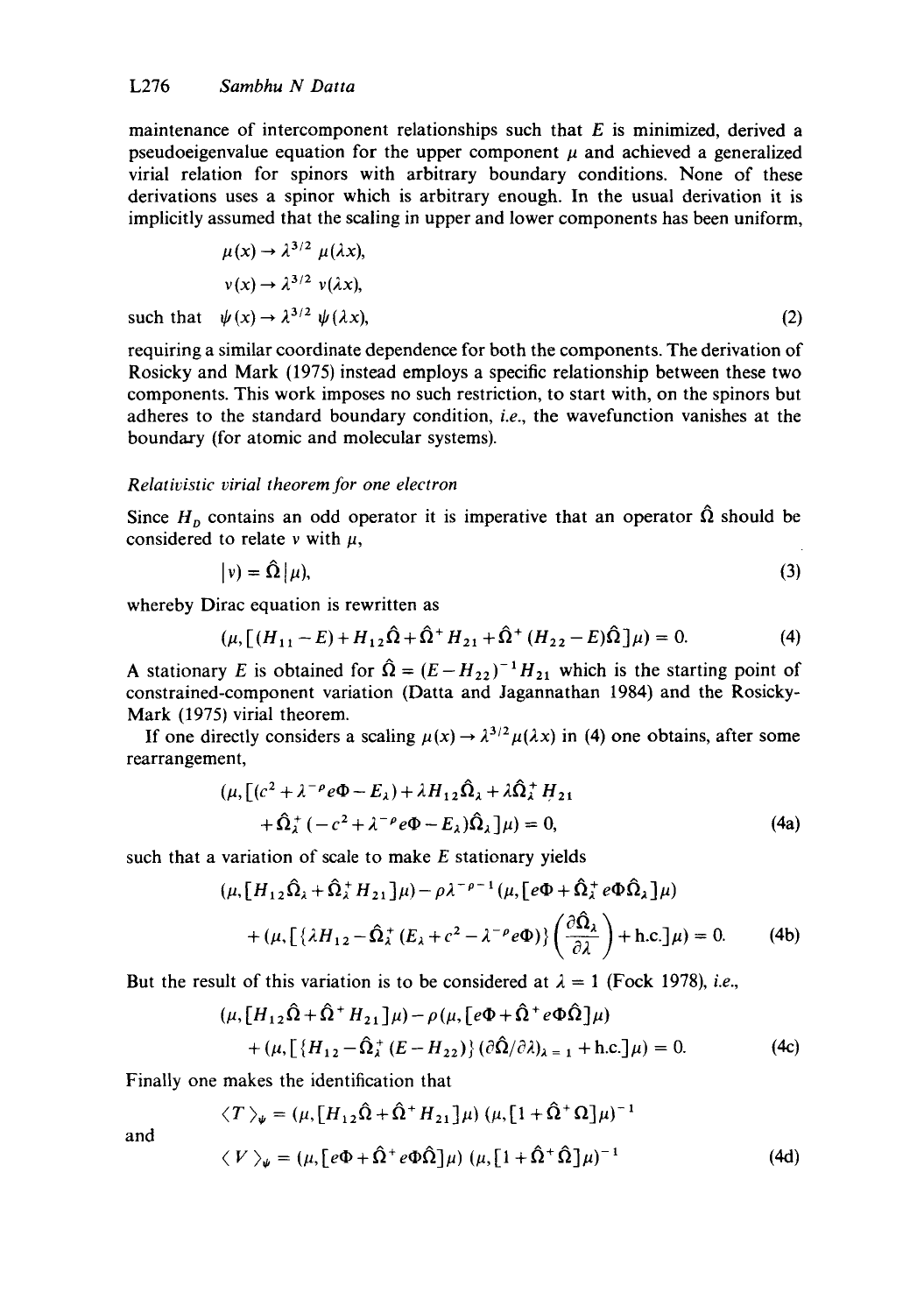so that the exact one-electron relativistic virial theorem with the standard boundary condition is given by

$$
\langle T \rangle_{\psi} - \rho \langle V \rangle_{\psi}
$$
  
+ 
$$
(\mu, \left[ \{ H_{12} - \hat{\Omega}^+ (E - H_{22}) \} (\partial \hat{\Omega} / \partial \lambda)_{\lambda = 1} + \text{h.c.} \right] \mu)
$$
  

$$
(\mu, \left[ 1 + \hat{\Omega}^+ \hat{\Omega} \right] \mu)^{-1} = 0
$$
 (5)

which differs from its usual form by virtue of the third term on the left side of (5).

Hence the usual relativistic virial theorem will be satisfied only when  $\Omega$  is independent of coordinates, or  $\hat{\Omega} = (E - H_{22})^{-1} H_{21}$  or  $(\mu, (H_{12} - \hat{\Omega}^+ (E - H_{22}))$  $(\partial \hat{\Omega}/\partial \lambda)_{\lambda = 1} \mu$ ) is purely imaginary. For other choices of  $\hat{\Omega}$ ,  $\mu$  and v do not exhibit a parallel scaling.

If  $\hat{\Omega}$  is independent of coordinates, relativistic virial theorem is read as  $\langle V \rangle_{\psi} = 0$ which indicates that for a nonvanishing external potential no nontrivial solution of Dirac equation can be obtained with a  $E$  stationary with variation of scale, and with proportional upper and lower components (in the sense of matrix products). If  $V$  is the null matrix,  $\mu$  and  $\nu$  may have any well-behaved functional appearance and will satisfy  $\hat{\Omega} = (E - H_{22})^{-1} H_{21}$  (as is also required from direct contraction of Dirac equation) if they are plane waves. That is, "free" particle solutions correspond to proportional upper and lower components whereby a parallel scaling is achieved for both.

The second possibility,  $\hat{Q} = (E - H_{22})^{-1} H_{21}$ , indicates another reason why a constrained-component variation is preferred over a general variational procedure in finding the likely solution of Dirac equation (Datta and Jagannathan 1984).

The third condition,  $(\mu, [H_{12} - \hat{\Omega}^+(E - H_{22})]$   $(\partial \hat{\Omega}/\partial \lambda)_{\lambda=1} \mu)$ , which is purely imaginary is more involved and will be illustrated elsewhere.

## *Illustrations*

Virial relation is important in that it often serves as a criterion for obtaining a good solution of a wave equation; it also serves as a check on the quality of wavefunctions resulting from a SCF analysis. An immediate application of relativistic virial theorem will be in deciding the nature of basic spinors to be used in a Dirac-Fock calculation (Datta and Ewig 1982). Thus a rather easy short-cut to generate an approximate intercomponent relationship,  $\hat{\Omega} = (2c^2)^{-1} H_{21}$ , that has been used in several recent Dirac-Fock calculations (Ishikawa *et al* 1983; Lee and McLean 1982) corresponds to a nonuniform scale variation for the spinor-components and one should not expect relativistic virial theorem to be satisfied in the conventional form.

The effort is of course considerably reduced if a choice of  $\hat{\Omega}$  is indicated such that a parallel scaling is achieved for both  $\mu$  and v. This situation is being illustrated for a hydrogen-like Hamiltonian with the nuclear charge Z' and a model upper component.

$$
\mu = N_{\psi} R_{r}(r) X_{-nm} \tag{6}
$$

where  $R_n(r) = N_n r^{n-1} \exp(-\varepsilon r)$  and N's are appropriate normalization constants. For  $n = 1$  the following choice of  $\Omega$  is made.

$$
\hat{\Omega} = ((|\kappa| - \gamma)/(|\kappa| + \gamma))^{1/2} \varepsilon^{-1} \tau \cdot p \tag{7}
$$

where  $\tau$  is the Pauli spin matrix and X is a two-component spinor involving angular